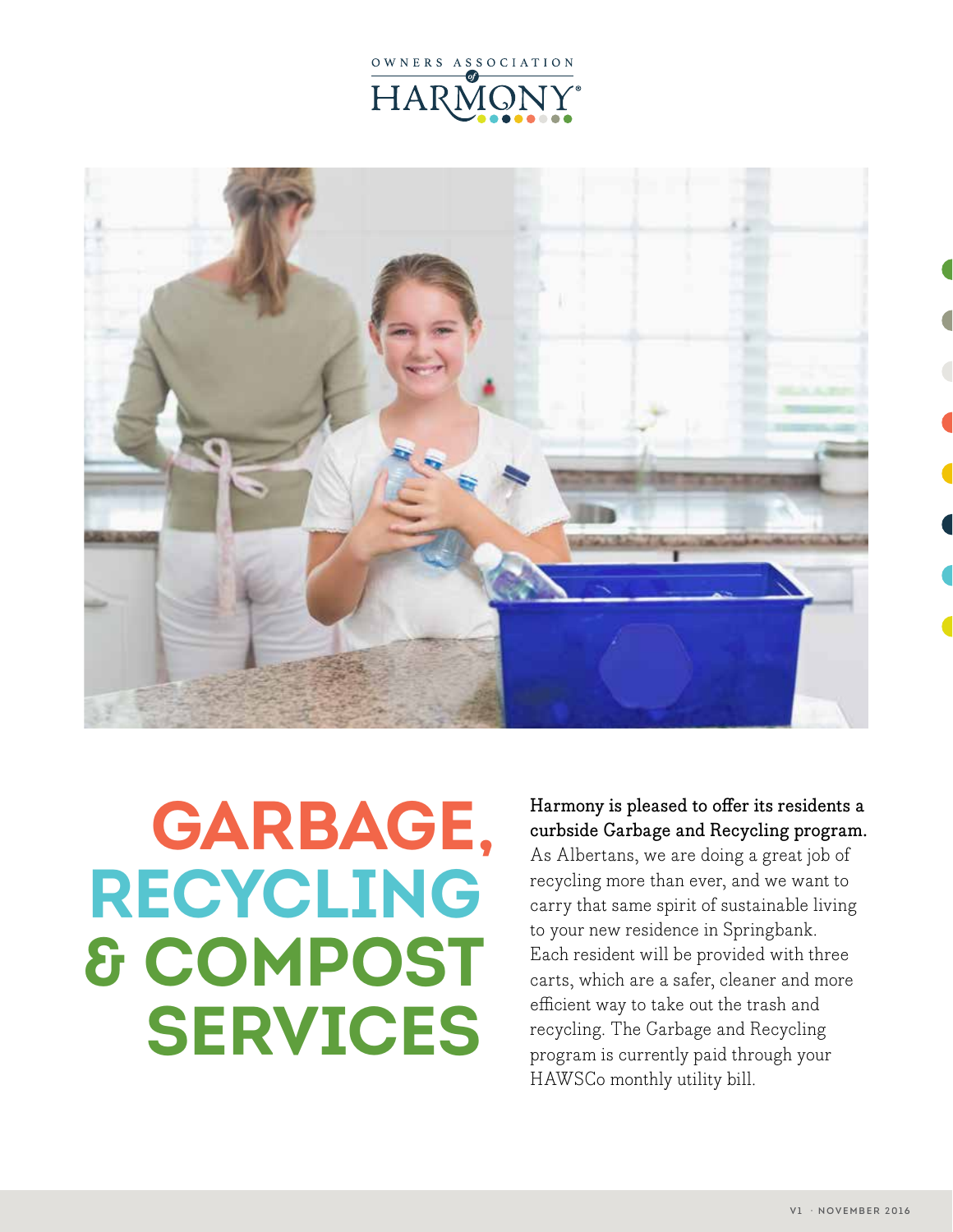#### Here's what you can put in your Green Organics Recycling Bin:



### **FOOD WASTE**

Anything you cook and/or eat, including:



#### **SCHEDULING**

Curbside pickup scheduling dates are available online at *harmonyowners.com* and your Harmony Owner's Package.

#### **CURBSIDE GARBAGE & RECYCLING PROGRAM — TIPS AT A GLANCE**

- You don't have to separate out your recyclables, and you don't have to put them in a bag either. Just rinse and throw them all into the blue container together.
- Please rinse out any food containers before you put them in the cart—food waste can spoil the whole load of recyclable material.
- Don't overfill the container. The lid must remain closed and must garbage must easily fall out of the cart when tipped into the truck.
- Make sure not to put anything dangerous in your cart, including hot ashes, coals, paint, chemicals, etc. These can not only damage the equipment or potentially start a fire in the truck, but it will also spoil the whole recycling load.
- Do not mix leaf and yard waste, recyclables and garbage together.

#### **HOW TO PACKAGE YOUR GARBAGE**

- Do not put recyclables, organics or yard waste in plastic bags. Just put them loose, into your cart.
- Do not use shopping bags, small white garbage bags or cardboard boxes for garbage. Recycle them.
- Make sure material is packaged or contained securely to avoid loose debris.
- Sawdust, ashes and other material of similar nature go in your green bin. NO hot ashes please.

#### **OTHER RECYCLING NEEDS**

Harmony residents will need to access the Calgary community recycling depots for electronics recycling, tire recycling and drop off locations for household hazardous waste. Please visit *calgary.ca* for these specialized depot locations.

#### **ITEMS NOT ALLOWED IN YOUR GREEN BIN**

- cold fireplace ash • cotton balls • food-soiled
	- pizza boxes only (clean pizza boxes should go in the black box)
	- household plants
- food-soiled paper towels, napkins and tissues • including soil
	- $\varnothing$
	- -
		-
	-

• Plastic bags of any kind—plastic impedes the composting process and prevents the flow of air through the organic material, causing it to smell. It also reduces the quality of compost and increases the cost for processing. Plastic residue still needs to be disposed of after composting and increases the amount of material that must be screened out of compost and sent to the landfill.

- Diapers and sanitary products (as they contain plastics).
- Dog and other pet bio-waste.

| • baking    | • candy                | · eggs       |
|-------------|------------------------|--------------|
| ingredients | $\cdot$ coffee grounds | • fruits and |
| • beans     | and filters            | veggies      |
| • breads    | $\cdot$ dough          | • gum        |

- animal bedding (e.g. bird and hamster cages)
- barbecue ashes
- butcher's meat
- wrap
- 
- cold drink cups
- - - - cardboard

## **OTHER ACCEPTABLE ITEMS**

# **YARD WASTE**

- branches
- grass clippings • twigs
- hedge trimmings • weeds
- leaves

# **Green Organics Recycling Bin**

Organics recycling is an important part of Harmony's long term Waste Strategy. Diverting residential organic waste away from landfill saves the county millions of dollars and reduces the need for additional landfill sites.

# **Blue Recycling Bin**

Harmony's blue recycling bins make it easy and convenient to repurpose many common household materials into new goods. Simply follow the guide below to help keep our community beautiful and our future bright.

#### Here's what you can put in your Blue Recycling Bin:

#### **PAPER & CARDBOARD**

Paper includes:

- flattened cardboard
- inserts
- magazines
- mail

# **PLASTICS**

- Any plastic that has a recycling number of #1–7 symbol on the container. This could include: plastic jugs and bottles, bags, packaging and food containers.
- Please ensure it did not contain a harsh chemical, such as a pesticide, weed killer, etc.



#### **METAL CANS & CONTAINERS**

- Any clean tin, steel, or aluminum cans.
- Please no paint cans.

# **GLASS BOTTLES & JARS**

- Any rinsed green, brown, or clear glass bottles can be recycled.
- Please don't put any auto glass, window glass, or dishes in the cart.
- herbs
- leftover cooking oils
- pasta
- pet food
- rice
- seeds
- spices
- tea bags
- Basically if you can eat it, it can go in the green bin!

• dryer lint

• floor sweepings

- kitty litter
- microwave popcorn bags
- paper coffee cups
- pet fur, hair and feathers
- plates and muffin wrappers
- soiled paper, boxboard and cardboard
- sugar, flour and potato paper bags
- toothpicks
- vacuum bags and vacuum contents
- waxed paper
- wooden popsicle sticks

• newspapers • office paper

• paperback books



• phone books

• plants